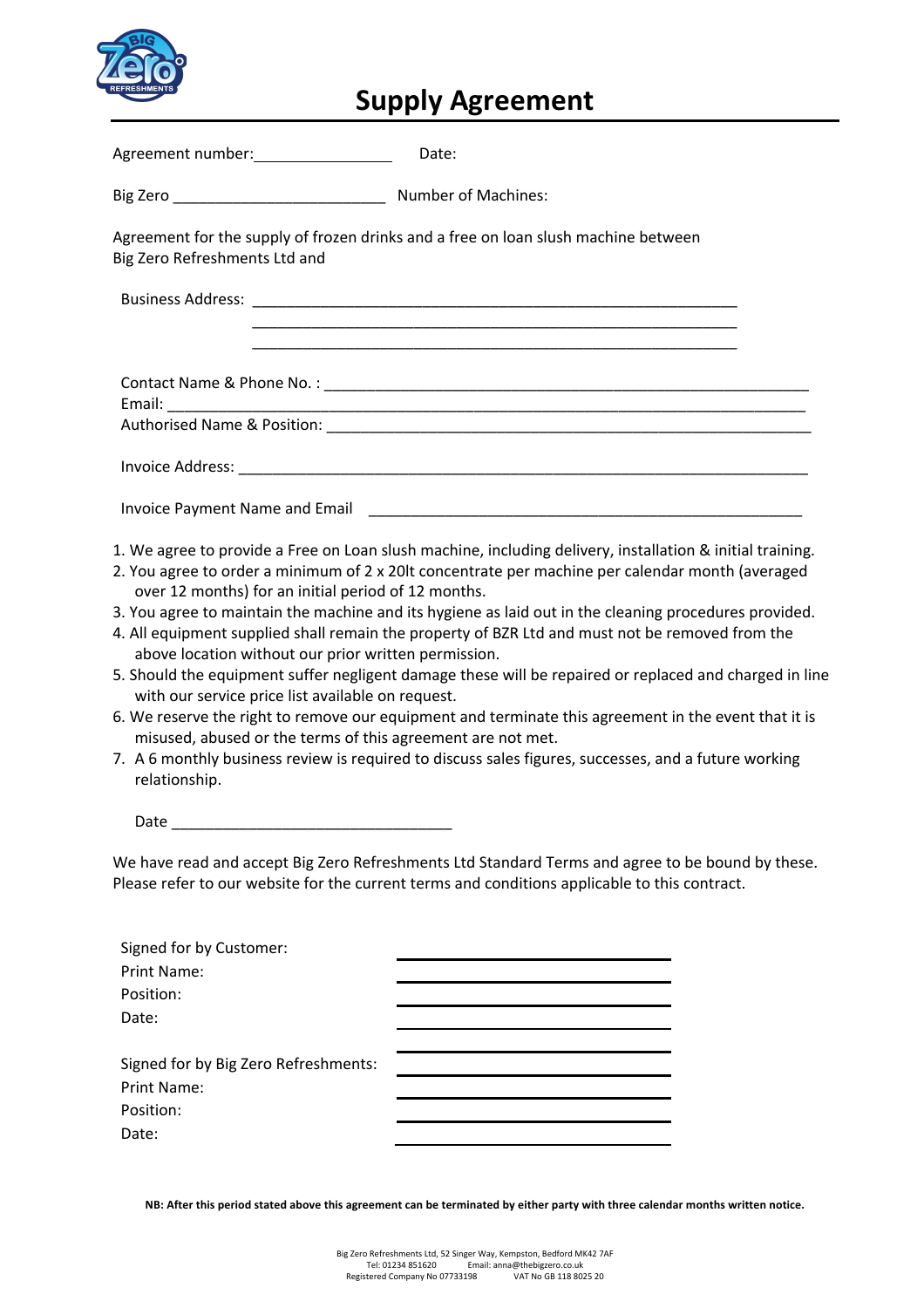

## **STANDARD TERMS FOR THE PROVISION OF EQUIPMENT**

**1. Interpretation**<br>1.1. In these Terms:<br>"Consumables" means any concentrates, cups and other products required for the use of the Equipment;

"Contract" means either standard or enhanced contract for the provision of the Equipment

by Big Zero Refreshments Ltd to the Customer on the terms hereinafter appearing;<br>"Ot Storene" means the person named in the Schedule to which these terms are attached,<br>"Customer" means the equipment described in the Schedu

Contract

In these Terms references to the masculine include the feminine and the neuter and to the singular include the plural and vice versa as the context admits or requires. In these conditions headings will not affect the construction of these conditions.

2. Provision of Equipment<br>2.1. In consideration of the Customer agreeing to perform the obligations upon it set out<br>herein, agree BZR s to loan to the Customer the Equipment upon the terms and subject to<br>the conditions her

3. Commencement and Duration<br>The Standard Contract will commence on the Commencement Date and (subject to early<br>termination in accordance with clause 11), shall continue for a minimum period of 12<br>months and shall continue

4<u>. Use of the Equipment</u><br>4.1. The Customer may only use the Equipment at the premises stated in the Schedule and<br>in the location at which it is installed by BZR for the purpose of dispensing products<br>supplied by BZR. The

4.2. The Customer agrees that it will not:<br>4.2. The Customer agrees that it will not:<br>4.2.1. without the prior consent of BZR effect any mechanical or other modification to the<br>Equipment, make any alterations or additions,

# **5. Initial Obligations of BZR** BZR shall:-

5.1. deliver the Equipment to the address stated in the Schedule; 5.2. install the Equipment at the location at the Customer's premises stated in the

Schedule;<br>5.3. provide training for at least one member of the Customer's personnel in the operation,<br>cleaning and maintenance procedures required for the proper operation of the Equipment,<br>and shall provide one copy of wr

**6. Duties of BZR** BZR shall, during the continuance of the Contract and in the event that the Equipment becomes unserviceable (other than as a result of the negligence or misuse by the Customer or the failure by the Customer to follow the maintenance or cleaning instructions given by BZR to the Customer pursuant to clause 5.3, or theft, vandalism or accidental damage)<br>deliver to the Customer replacement Equipment (not necessarily of the same type and age<br>as the Equipment) within 14 days of receipt of n

**7. Duties of the Customer shall during the continuance of the Contract:**<br>The Customer shall during the continuance of the Contract:<br> $\sim$  7.1. ensure that the Equipment is only operated in accordance with the instructions relating to food hygiene) by the Customer or any employee, officer or agent of the Customer, together with any costs or expenses relating thereto incurred by BZR;

7.3. not take or allow the Equipment to be taken from the Customer's premises stated in<br>the Schedule, or move the Equipment from the position from which it is installed by BZR,<br>7.4. bear the cost of the repair or rectific

7.8. in respect of the condition and maintenance of the Equipment, be solely responsible at

its own cost<br>for:-

for:<br>The state and maintaining the Equipment in accordance with the instructions<br>given by BZR to the Customer pursuant to clause 5.3;<br>7.8.2. keeping accurate records of the maintenance and cleaning of the Equipment;<br>7.8.3. effecting maintenance and usage of food dispensing equipment;

7.10. not turn the machine off at any time except in the case of emergency or for the purposes of cleaning or maintenance in accordance with clause 7.8 hereof; and<br>7.11. purchase from BZR in each year the Minimium Purchasing Requirements or if the<br>contract is terminated by the Customer provide compensation

**8. Insurance**<br>R. The Customer shall throughout the term of the Contract keep the Equipment (including<br>any replacement Equipment provided under clause 6) insured with an insurance company of<br>good repute against loss or dam

8.2. The customer shall on demand produce to BZR the policy of insurance, the permium speecipts and Insurance Certificate and shall not allow the Equipment to be used for any purpose not permitted by the terms and conditio

**9. General Liability** 9.1. The Customer shall be solely responsible for and hold BZR fully indemnified against all claims, demands, liabilities, losses, damages, proceedings, costs and expenses which may be brought against or incurred by BZR as a result of the use by the Customer of the Equipment (other than death or personal injury resulting from the negligence of BZR, its

employees or agents).<br>9.2. The loan of the Equipment by BZR is not subject to any condition or express, implied or 9.2. The loan of the Equipment by BZR is not subject to any condition or express, implied or<br>statutory warranty in connection with the fitness for any purpose of the Equipment and any<br>conditions and warrantsies are hereby

claims, demands, liabilities, losses, damages, proceedings, costs and expenses suffered or incurred by BZR as a result of any breach or default on the part of the Customer in the

discharge of its obligations hereunder

10. Ownership<br>
10.1. The Equipment shall at all times remain the property of BZR and the Customer shall<br>
have no rights to the Equipment other than as bailee of the Equipment and the Customer<br>
shall not do or permit or cau

11. Termination<br>11.1. BZR shall be entitled to terminate the Contract by giving written notice to the

11.1. BZR shall be entitled to terminate the Contract by giving written notice to the Customer if:-<br>Customer if:-<br>11.1.1. the Customer commits a continuing or material breach of the Contract and, if the<br>breach is capable

the meaning of the Insolvency Act 1986) to be made against him or enter into a voluntary arrangement or suffer the making of a statutory demand or the presentation of a petition

for a bankruptcy order; 11.1.5. if the Customer, being a body corporate, shall enter into any liquidation, shall call any meeting of its creditors, or shall have a receiver appointed overall or any of its<br>undertaking or assets, or shall suffer the appointment or the presentation of a petition for<br>the appointment of an Administrator under

located.<br>11.2. On termination of the Contract howsoever or whenever occasioned or on the expiry of<br>the loan period, the Customer shall no longer be in possession of the Equipment with BZR's<br>consent and shall (unless otherw

12. Force Maieure concept responsibility for any failure or delay in the performance of its  $21.7$ . BZR does not accept responsibility for any failure or delay, without limitation, acts of God, governmental actions, or na

13. Forbearance<br>13.1. No forbearance indulgence or relaxation on the part of BZR shown or granted to the<br>Customer in respect of any of the provisions of the Contract, shall in any way effect,<br>diminish, restrict or prejudic

14. Concurrent Remedies<br>14.1. No right or remedy herein conferred upon or reserved to BZR is exclusive of any other<br>right or remedy herein, or by law or equity provided or permitted, but each shall be<br>cumulative of every o

**15. Notices** Any notice hereunder shall be in writing and may be served by sending it by recorded delivery post to the address stated in the Schedule.

**16. Governing Law** The Contract shall be governed by and construed in accordance with the Law of England and the parties submit to the exclusive jurisdiction of the English courts.

Big Zero Refreshments Ltd, 52 Singer Way, Kempston, Bedford MK42 7AF<br>Tel: 01234 851620 Fmail: anna@thebigzero.co.uk Tel: 01234 851620 Email: anna@thebigzero.co.uk Registered Company No 07733198